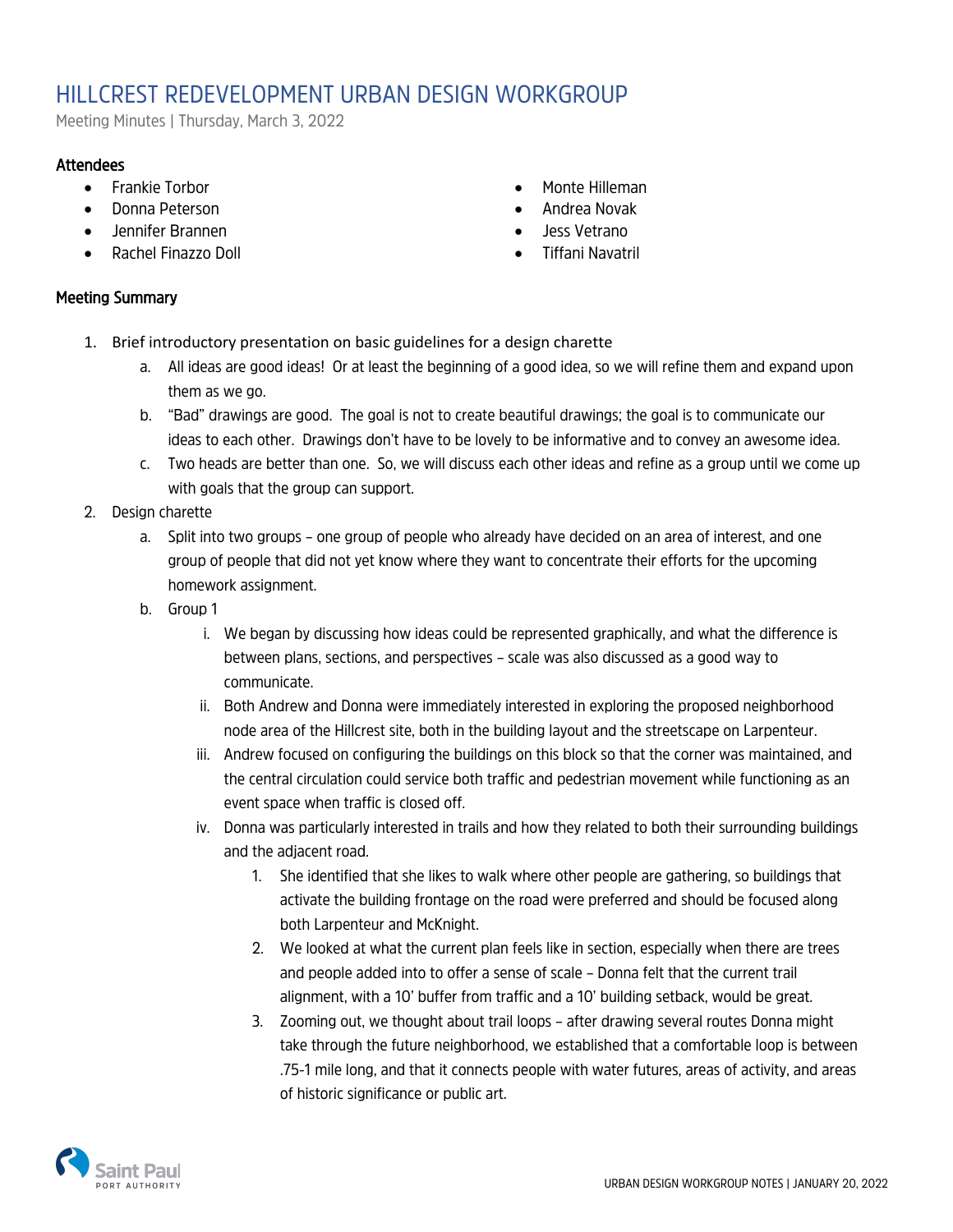- 4. Pause areas were also explored where people might want to stop and rest or gather while on their trail loop.
- 5. Donna wanted to further explore how lighting could be incorporated into these loops to add artistic interest and pedestrian safety.
- c. Group 2
	- i. We began by discussing each person's preliminary thoughts on items that they found intriguing or important from the presentations during Meetings 1-3.
	- ii. Jennifer initially mentioned parking conditions for low-density residential areas as an important place to start for how the block will look and function.
		- 1. The group spent time generating word clouds for desirable qualities in front and back yards, and how they should operate differently.
		- 2. The group felt that alley access with parking in the rear would probably be the most desirable condition.
		- 3. Several different strategies for parking were listed, to be diagramed for Meeting 5.
			- a. No private parking, with on-street only
			- b. Driveways facing the front of the lot
			- c. Driveways facing the back of the lot with alley access
			- d. Structured parking
			- e. Tuck-under parking, where it is feasible with grades
			- f. Side driveways with parking in the back
	- iii. Rachel thought setback variation was an important variable to explore, as there seems to be a lot of variation in setbacks in the surrounding residential neighborhoods.
		- 1. The group discussed how the setback of a residential building strongly impacts what you can do in the front yard
		- 2. Variations in setbacks for a variety of housing sizes (2-story, 4-story, and 6-story) will be diagramed for Meeting 5
	- iv. Jennifer redirected her interest toward planting strategies on private properties
		- 1. Different options ranging from no-regulation beyond the zoning code to various requirements that could be written into the covenants will be explored for Meeting 5.
	- v. Frankie was interested in the streets and their interaction with stormwater treatment facilities.
		- 1. The group discussed traffic calming options and how they work: bump-outs, tabled intersections, changes in surfacing material, crosswalk art
		- 2. We discussed how brick pavers are typically installed in modern constructions in Minnesota (with a concrete subbase, to prevent heaving)
		- 3. We looked at precedent examples of art/design features within stormwater areas, intersections, and sidewalks
		- 4. Different options for art, stormwater features, and site furnishings will be explored for Meeting 5
- d. Both groups spent time sketching their preliminary ideas and then presenting them to the group in a mini pin-up
- e. Everyone left with the print-out of their homework assignment (with a 1" = 100' base map for reference)
	- i. Emails with questions are welcome, as well as any requests for different base maps, if you would like a blown-up version of a specific area.